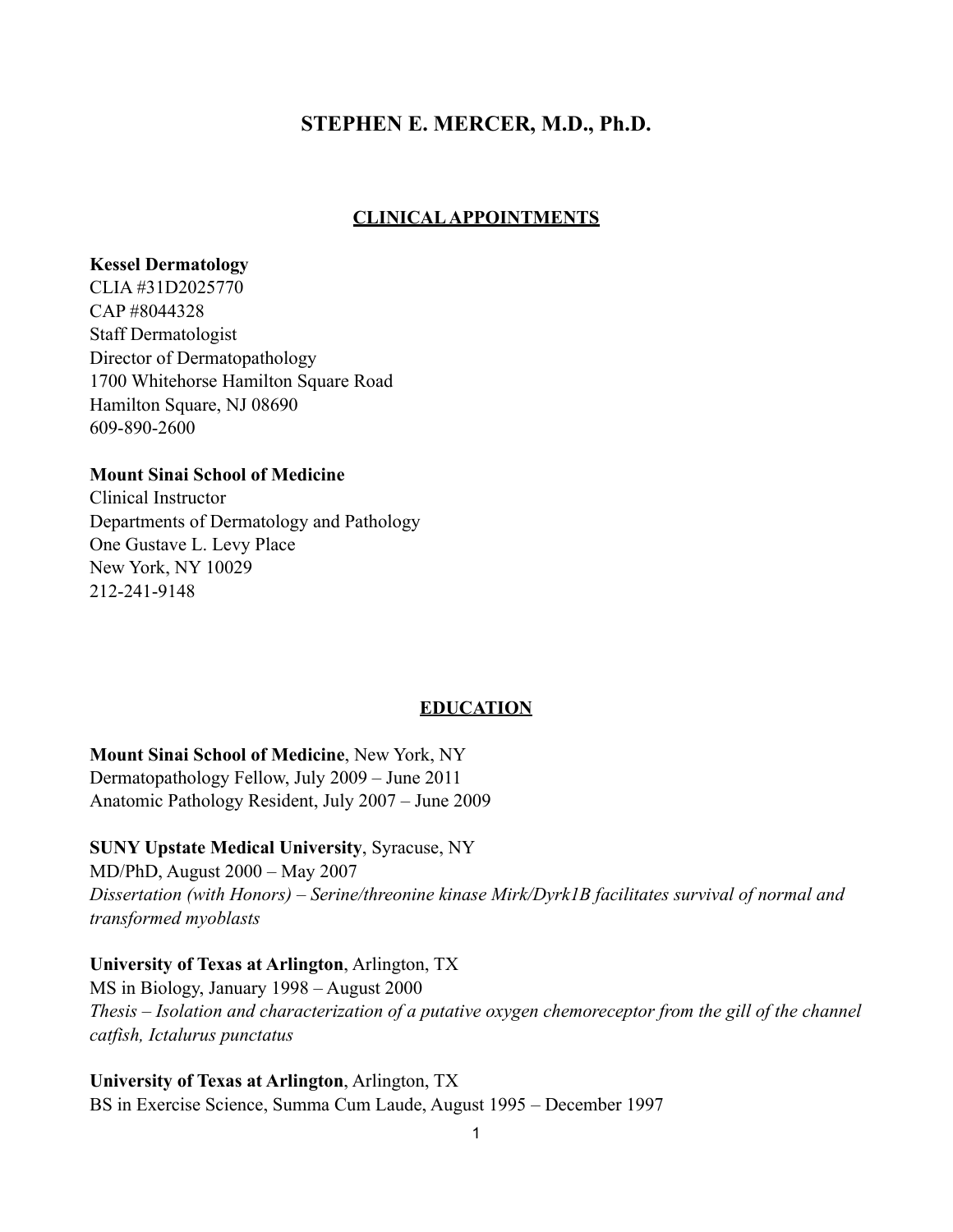*Thesis – Revision of the Wingate anaerobic test loading paradigm to accommodate variability among elite wheelchair athletes*

## **MEDICAL LICENSURE**

**New Jersey #25MA08943200** Unrestricted Medical License

**New York #256277** Unrestricted Medical License

**NPI #1740449297** Center for Medicare Services

**CLIA #31D2025770** Center for Medicare Services

## **BOARD CERTIFICATION**

**Anatomic Pathology, Diplomate** American Board of Pathology

**Dermatopathology, Diplomate** American Boards of Pathology and Dermatology

## **TEACHING EXPERIENCE**

**Adjunct Clinical Instructor of Pathology** 8/10 – 5/11 Sophie Davis School of Medicine, City University of New York 160 Convent Avenue, New York, NY 10031

**Resident Instructor in Dermatopathology**  $7/09 - 6/11$ Mount Sinai School of Medicine, Division of Dermatopathology Departments of Dermatology and Anatomic Pathology One Gustave Levy Place, New York, NY 10029

**Resident Instructor in Pathology** 7/07 – 6/09 Mount Sinai School of Medicine, Department of Pathology One Gustave Levy Place, New York, NY 10029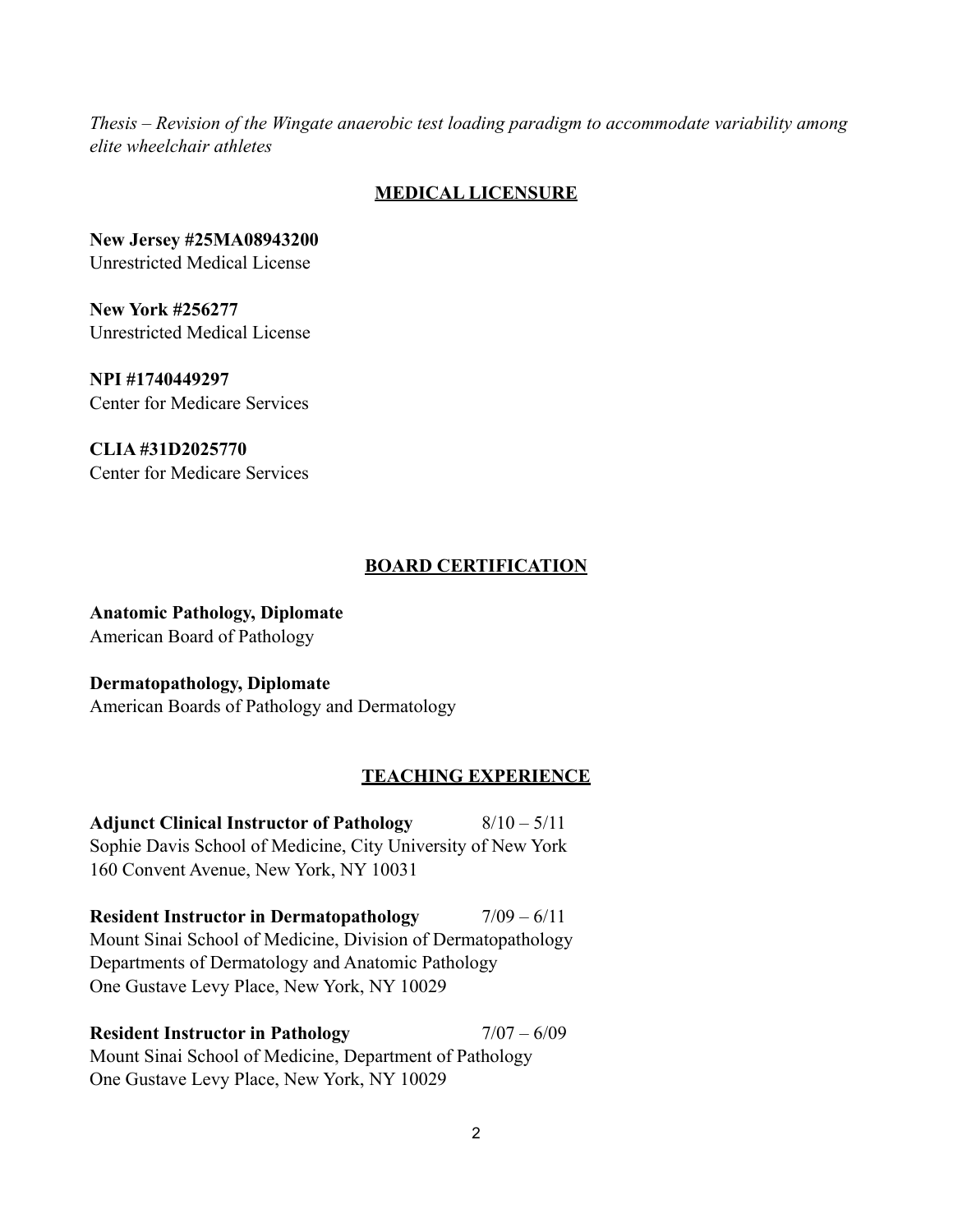| <b>Graduate Research Assistant</b>                                                       | $6/01 - 9/06$ |
|------------------------------------------------------------------------------------------|---------------|
| SUNY Upstate Medical University, Departments of Pathology and Cell and Molecular Biology |               |
| 750 East Adams Street, Syracuse, NY 13210                                                |               |
| <b>Graduate Teaching Assistant</b>                                                       | $1/98 - 8/00$ |
| University of Texas at Arlington, Department of Biology                                  |               |
| 701 South Nedderman Drive, Arlington, TX 76019                                           |               |
| <b>Senior Research Technician</b>                                                        | $1/98 - 8/00$ |
| University of Texas at Arlington, Department of Biology                                  |               |
| 701 South Nedderman Drive, Arlington, TX 76019                                           |               |
| <b>Undergraduate Teaching Assistant</b>                                                  | $5/97 - 8/97$ |
| University of Texas at Arlington, Department of Biology                                  |               |
| 701 South Nedderman Drive, Arlington, TX 76019                                           |               |
| <b>Undergraduate Teaching Assistant</b>                                                  | $1/97 - 5/97$ |
| University of Texas at Arlington, Department of Exercise, Sport and Health Sciences      |               |
| 701 South Nedderman Drive, Arlington, TX 76019                                           |               |
| <b>Intern, Office of Continuing Education</b>                                            | $8/94 - 6/95$ |

Cooper Institute for Aerobics Research, Dallas, TX 12330 Preston Road, Dallas, Texas 75230

## **ACADEMIC & PROFESSIONAL HONORS**

ASDP Physician in Training Award for Best Oral Abstract Presentation, American Society of Dermatopathology Annual Meeting, Atlanta, GA, 2010 Mamoru Kaneko Prize for the Outstanding Resident in Anatomic Pathology, Mount Sinai Department of Pathology, 2010 Professionalism Award, Mount Sinai Pathology Laboratory, 2010 2nd Place, ASDP Duel in Dermatopathology Case Presentation Competition, American Society of Dermatopathology Annual Meeting, Chicago, IL, 2009 Mentorship Award, Mount Sinai Pathology Laboratory, 2008 John Bernard Henry, M.D. Endowed Scholarship Award for Research in Experimental Pathology, SUNY Upstate College of Medicine, 2007 Graduating Medical Student Pathology Award, SUNY Upstate Medical University, 2007 John Bernard Henry, M.D. Endowed Scholarship Award for Research in Experimental Pathology, SUNY Upstate College of Graduate Studies, 2005 American Physiological Society Caroline tum Suden/Frances A. Hellebrandt Professional Opportunity Award for Meritorious Research, 2000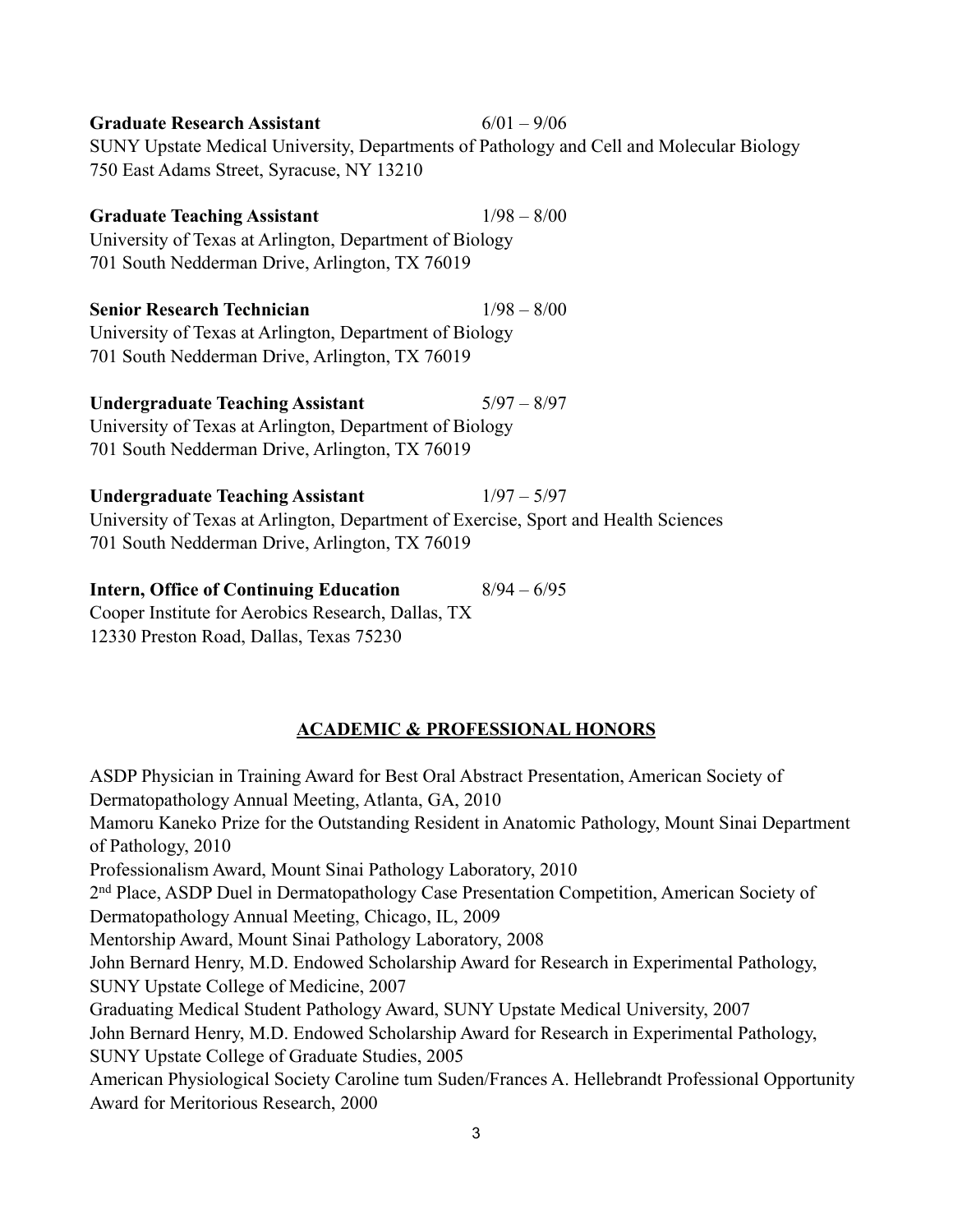Research Grant-in-Aid Awardee – Phi Sigma, 1999 Outstanding Service Award – Phi Sigma, 1999 Outstanding Student Speaker – Texas Society for Microscopy Annual Meeting, 1999 Outstanding Student Leader Award – University of Texas at Arlington, 1998 Academic Excellence Scholar – University of Texas Arlington, 1998 UTA Chapter Service Award – Golden Key National Honor Society 1998 Golden Key KPMG Peat Marwick Foundation Senior Scholar, 1997 Johnson & Johnson Centennial Scholar, 1997 Outstanding Participation Scholarship – UTA Allied Health Society, 1997 1st Place Research – UTA Symposium on Undergraduate Research and Creative Activity, 1997

## **TRAVEL AWARDS**

American Society for Investigative Pathology, 2005 American Society for Biochemistry and Molecular Biology, 2005 American Association of Anatomists, 2005 Society for Experimental Biology and Medicine, 2000 American Association of Anatomists, 2000

## **PEER REVIEWED ARTICLES**

Sidhu, H.K., Lanoue, J., Nazarian, R., **Mercer, S.E.,** Gordon, R.E., Phelps, R.G. (2015). Histopathology of Measles: Report of 2 cases with new findings. *Am J Dermpath.* 37:563-6.

Deng, X., **Mercer, S.E.,** Sun, C.Y., Friedman, E. (2014). The normal function of the cancer kinase Myrk/dyrk1B is to reduce reactive oxygen species. *Genes Cancer.* 5:22-30.

Putri, I., **Mercer, S.E**., Phelps, R.G., Levitt, J.O. (2013). False-negative spirochete immunohistochemistry in secondary syphilis. *International Journal of Dermatology*. 52:172-6.

Ramirez-Fort, M.K., **Mercer, S.E.,** Shim-Chang, H., Levitt, J.O. (2013). Acquired perforating dermatosis: clinical and dermatoscopic correlation. *Dermatology Online Journal*). 19:18958.

Halverstam, C.P., **Mercer, S.E.,** Harwayne-Gidansky, I. & Phelps, R.G. (2013). Stiff skin syndrome in a newborn. *Int J Dermatol.* 52:993-5.

Accordino, R.E., Langs-Barlow, A., Phelps, R.G., Hammond, B., **Mercer, S.E.** (2012). Transient, transverse melanonychia associated with Graves disease and acute hepatitis. *Pediatric Dermatology.* 29:220-222.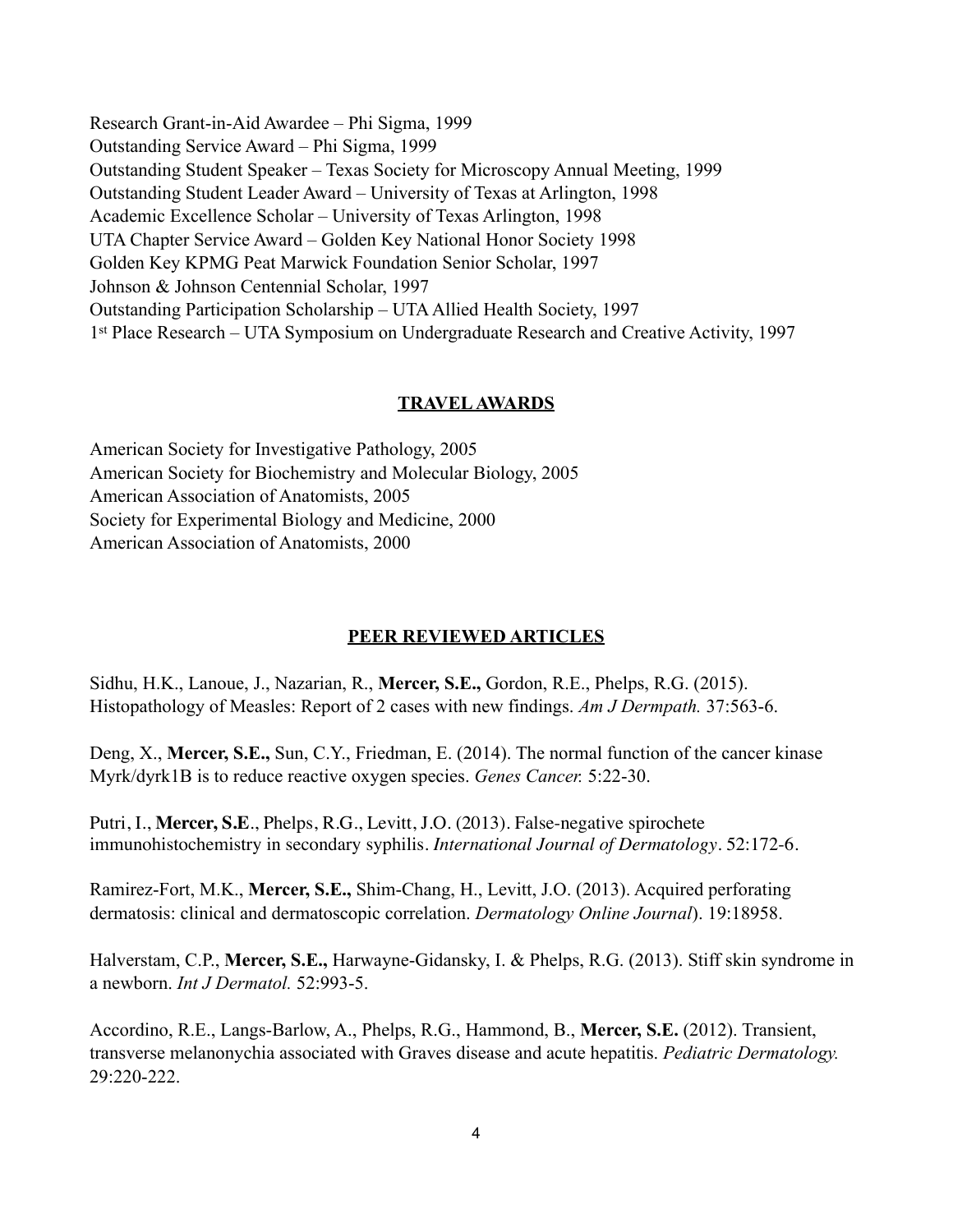**Mercer, S.E**., Pandey, S., Dallas, K.B., Emanuel, P.O., Goldenberg, G. (2012). Evaluation of the prognostic significance of follicular extension in actinic keratosis. *Journal of the Clinical and Aesthetic Dermatology.* 5:40-43.

Tomaino J, Keegan T, Miloh T, Kerkar N, **Mercer S. E.**, Birge M, Rocca J, Suchy F, Arnon R. (2012). Stevens-Johnson syndrome after Mycoplasma pneumonia infection in pediatric post-liver transplant recipient: case report and review of the literature. *Pediatric Transplant.* 16:E74-7.

Naujokas, A., Vidal, C.I., **Mercer, S.E.,** Harp, J., Kurtin, P.J., Fox, L.P., Thompson, M.M. (2012). A novel form of amyloid deposited at the site of enfuvirtide injection. *Journal of Cutaneous Pathology.* 39:220-221.

Furmanczyk. P.S., Lisle, A.F., Caldwell, R.B., Kraemer, K.G., Edlefsen, K.L., **Mercer, S.E.**, George, E., Argenyi, Z.B. (2012). Langerhans cell sarcoma in the setting of hairy cell leukemia: A case report of two distinct tumors with identical immunoglobulin gene rearrangements supporting a common clonal origin. *Journal of Cutaneous Pathology*. 39-644-650.

Shvartsbetn, M., Pandey, S., **Mercer, S.E**., Goldenberg, G. (2012). Leukemia cutis presenting clinically as herpes zoster in a patient with acute promyelocytic leukemia. *Journal of Clinical and Aesthetic Dermatology.* 5:25-8.

Kriegel, D., Marmur, E, Shan, H.Y., **Mercer, S.E.,** Birge, M.B., Lee, A. (2011). A method for distinguishing the intended margins for a melanoma from the tissue cones after surgical excision. *International Journal of Dermatology.* 50:1560-3.

Venterola, D.J., **Mercer, S.E.,** Contard, P., Odaimi, M.F., Birge, M.B., Emanuel, P.O., Phelps, R.G. (2011). S100 negative CD1a positive histiocytosis: a new variant with features of both indeterminate cell histiocytosis and interstitial dermal dendrocytes. *Archives of Dermatology*. 147:995-997.

Emer, J.J., Solomon, S., **Mercer, S.E**. (2011). Reed's syndrome: a case of multiple cutaneous and uterine leiomyomas. *Journal of Clinical and Aesthetic Dermatology*. *Journal of Clinical and Aesthetic Dermatology*. 4:37-42.

Fernandes, N.F., **Mercer, S.E**. Kleinerman, R., Lebwohl, M.G. & Phelps, R.G. (2011). Amyloidosis cutis dyschromica associated with atypical parkinsonism, spasticity and motor weakness in a Pakistani female. *Journal of Cutaneous Pathology*. 10:827-831.

Geller, L. Raciti, P., **Mercer, S.E.,** Phelps, R.G. (2011). Lupus-like reaction in a 28 month old boy with chronic granulomatous disease on voriconazole prophylaxis. *Journal of Cutaneous Pathology*. 38:677-3668.

Penrose, C., **Mercer, S.E.,** Shim-Chang, H. (2011). Photodynamic therapy for the treatment of cutaneous sarcoidosis. *Journal of the American Academy of Dermatology*. 65: e12-14.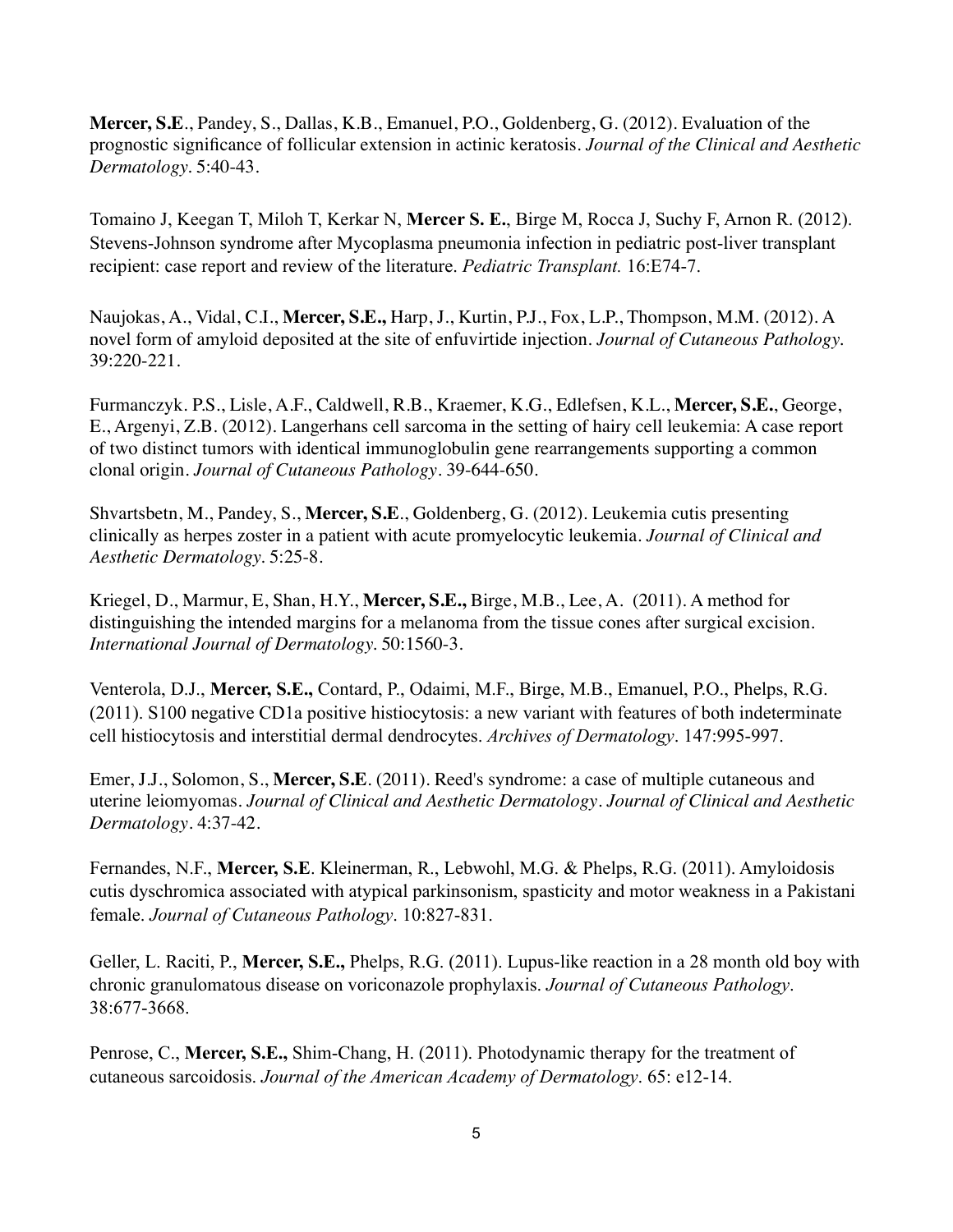Jordan, A., **Mercer, S.E.,** Goldman, B., Emanuel, P.O. (2011). Grover's disease with a contagious twist. *Journal of the American Academy of Dermatology*. 65: e19-21.

Emanuel, P.O., **Mercer, S.E.** (2011). Angiocentric NK/T-Cell lymphoma mimicking pyoderma gangrenosum. *Indian Journal of Cancer*. *48*:113-115.

Geller, G., Whang, T., **Mercer, S.E**., Phelps, R.P. (2011). Retiform Purpura – A new stigmata of illicit drug use? *Dermatology Online Journal.* 17:7.

**Mercer, S.E**., Emanuel, P.O. (2011). "Pseudo-Mikulicz" cells. *Journal of Cutaneous Pathology*. 38:316-317.

Yanofsky, V.R., **Mercer, S.E.,** Phelps, R.G. (2011). Histopathological Variants of Cutaneous Squamous Cell Carcinoma: A Review. *Journal of Skin Cancer*. doi:10.1155/2011/210813.

Jordan, A.C., Jaffer, S., **Mercer, S.E.** (2011). Massive nodular pseudoangiomatous stromal hyperplasia (PASH) of the breast arising simultaneously in the axilla and vulva. *International Journal of Surgical Pathology*. **19**:113-116.

Abraham, N.F., **Mercer, S.E.**, Pandey, S., LaBombardi, V.J., Phelps, R.G. (2010). A diffuse painful desquamating rash. *The Netherlands Journal of Medicine.* **11**:370,374

**Mercer, S.E.,** Khalil, D., Emanuel, P.O. & Goldenberg, G. (2010). Verrucous carcinoma masquerading as a giant fibroepithelial polyp. *International Journal of Surgical Pathology*. **18**:347-351.

Frydman, A.F., **Mercer, S.E.**, Kleinerman, R., Yanofsky, V.R., Birge, M.B. (2010). Acquired fibrokeratoma presenting as multiple plantar nodules. *Dermatology Online Journal*. 16:5.

**Mercer, S.E.,** Kleinerman, R., Goldenberg, G. & Emanuel, P.O. (2010). Histopathological identification of dermal filler agents. *Drugs in Dermatology*. 9:1072-1081.

**Mercer, S.E.**, Vidal, C.I., Grummer, S.E., Strauchen, J.A., Gordon, M.L. & Birge, M.B. (2010). Pagetoid reticulosis after radiotherapy of primary cutaneous anaplastic large cell lymphoma. *American Journal of Dermatopathology.* 32:79-82.

**Mercer, S.E.,** Emanuel, P.O. (2009). Unusual manifestation of histiocyte-rich peripheral T-cell lymphoma. *Journal of Cutaneous Pathology*. 36:1132-1133.

**Mercer, S.E.,** Friedman, E. (2006). Mirk/Dyrk1B: A multifunctional dual-specificity kinase involved in growth control, differentiation and cell survival. *Cell Biochemistry and Biophysics*. 45:303-315.

**Mercer, S. E**., Ewton, D.Z., Shah. S., Mazur, T., Naqvi, A., Friedman, E. (2006). Mirk/Dyrk1B mediates survival in rhabdomyosarcoma. *Cancer Research*. 66:5143-5150.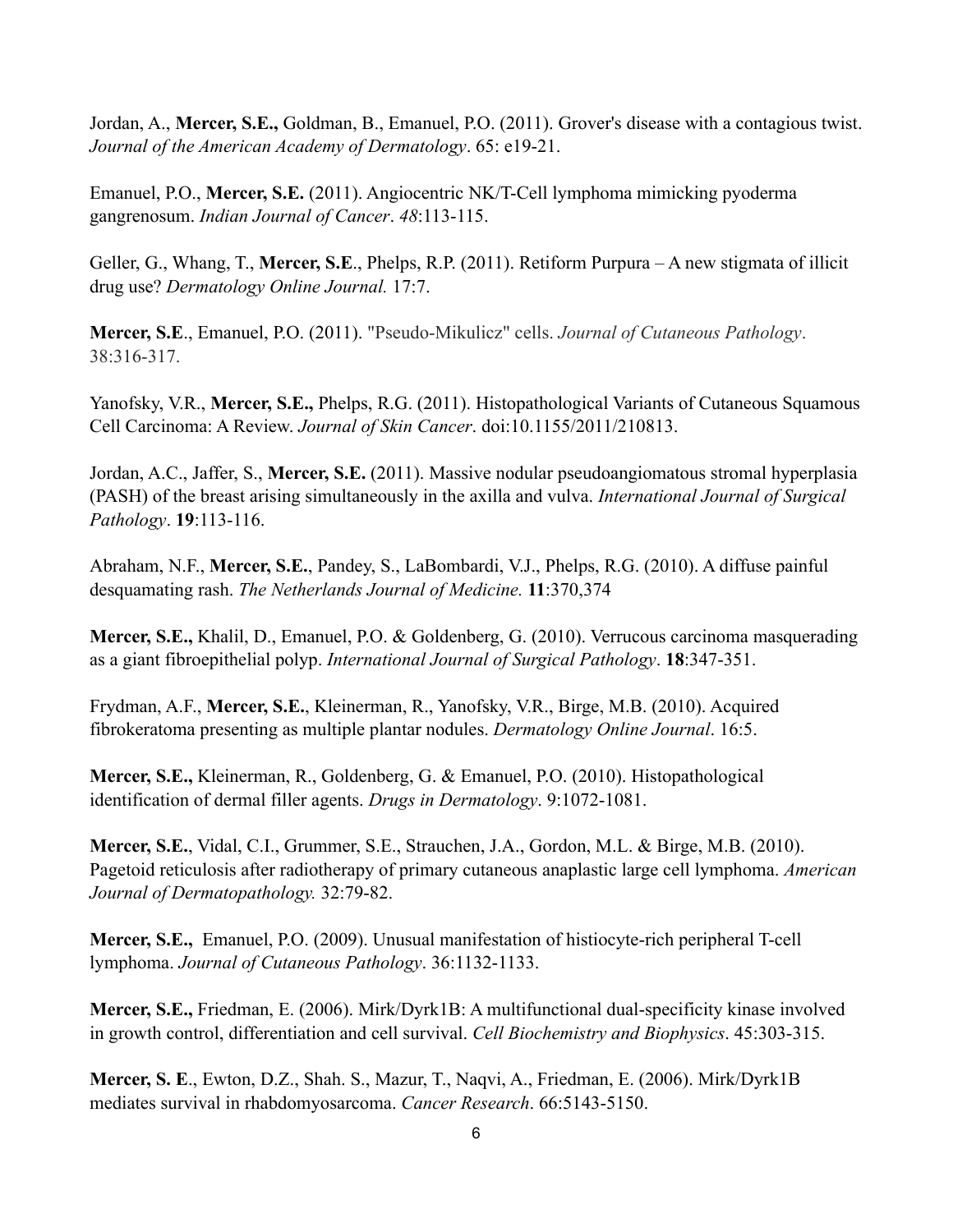Burleson, M.L., **Mercer, S.E.**, Wilk-Blaszczak, M.A. (2006). Isolation and characterization of a putative O(2) receptor from the gills of the channel catfish (Ictalurus punctatus). *Brain Research*. 1092:100-107.

Deng, X., Ewton, D.Z., Li, S., Naqvi, A., **Mercer, S.E**., Landas, S., Friedman, E. (2006). The kinase Mirk/Dyrk1B mediates cell survival in pancreatic ductal adenocarcinoma. *Cancer Research*. 66:4149-58.

Jin, K., Lim, S., **Mercer, S.E.**, Friedman, E. (2006). The survival kinase Mirk/Dyrk1B is activated through Rac1-MKK3 signaling. *Journal of Biological Chemistry.* 280:42097-105.

**Mercer, S. E**., Ewton, D.Z., Deng. X., Lim, S., Mazur, T., Friedman, E. (2005). Mirk/Dyrk1B mediates survival during the differentiation of C2C12 myoblasts. *Journal of Biological Chemistry*. 280:25788-801.

Deng, X., Ewton, D.Z., **Mercer, S.E.,** Friedman, E. (2004). Mirk/Dyrk1B decreases the nuclear accumulation of class II histone deacetylases during skeletal muscle differentiation. *Journal of Biological Chemistry*. 279:4894-4905.

Deng, X., **Mercer, S. E**., Shah, S., Ewton, D. Z., Friedman, E. (2004). The cyclin-dependent kinase inhibitor p27Kip1 is stabilized in G(0) by Mirk/Dyrk1B kinase. *Journal of Biological Chemistry*. 279:22498-22504.

Zou, Y., Ewton, D. Z., Deng, X., **Mercer, S. E.,** Friedman, E. (2004). Mirk/Dyrk1B kinase destabilizes cyclin D1 by phosphorylation at threonine 288. *Journal of Biological Chemistry*. 279:27790-27798.

Kim, G. Y., **Mercer, S. E**., Ewton, D. Z., Yan, Z., Jin, K., Friedman, E. (2002). The stress-activated protein kinases p38 alpha and JNK1 stabilize p21(Cip1) by phosphorylation. *Journal of Biological Chemistry*. 277:29792-29802.

**Mercer, S.E**., Beehler, P.J.H. (2001). An incremental brake force protocol for arm crank anaerobic testing of wheelchair athletes. *Sports Medicine, Training and Rehabilitation. 10:123-135.*

**Mercer, S.E.,** Beehler, P.J.H. (1997). Measurement of anaerobic power in elite wheelchair athletes: absolute load optimization of the Wingate test using the Monark 881 arm crank ergometer. *Proceedings of the National Conference on Undergraduate Research Volume IV*- Austin, TX. April 23-26, 1997, pp. 1247-1251.

**Mercer, S.E.** (1996). Practical assessment of immediate (anaerobic) power resources in wheelchair athletes: current research, applicability and future directions. *Brazilian International Journal of Adapted Physical Education Research*, 3:1-24.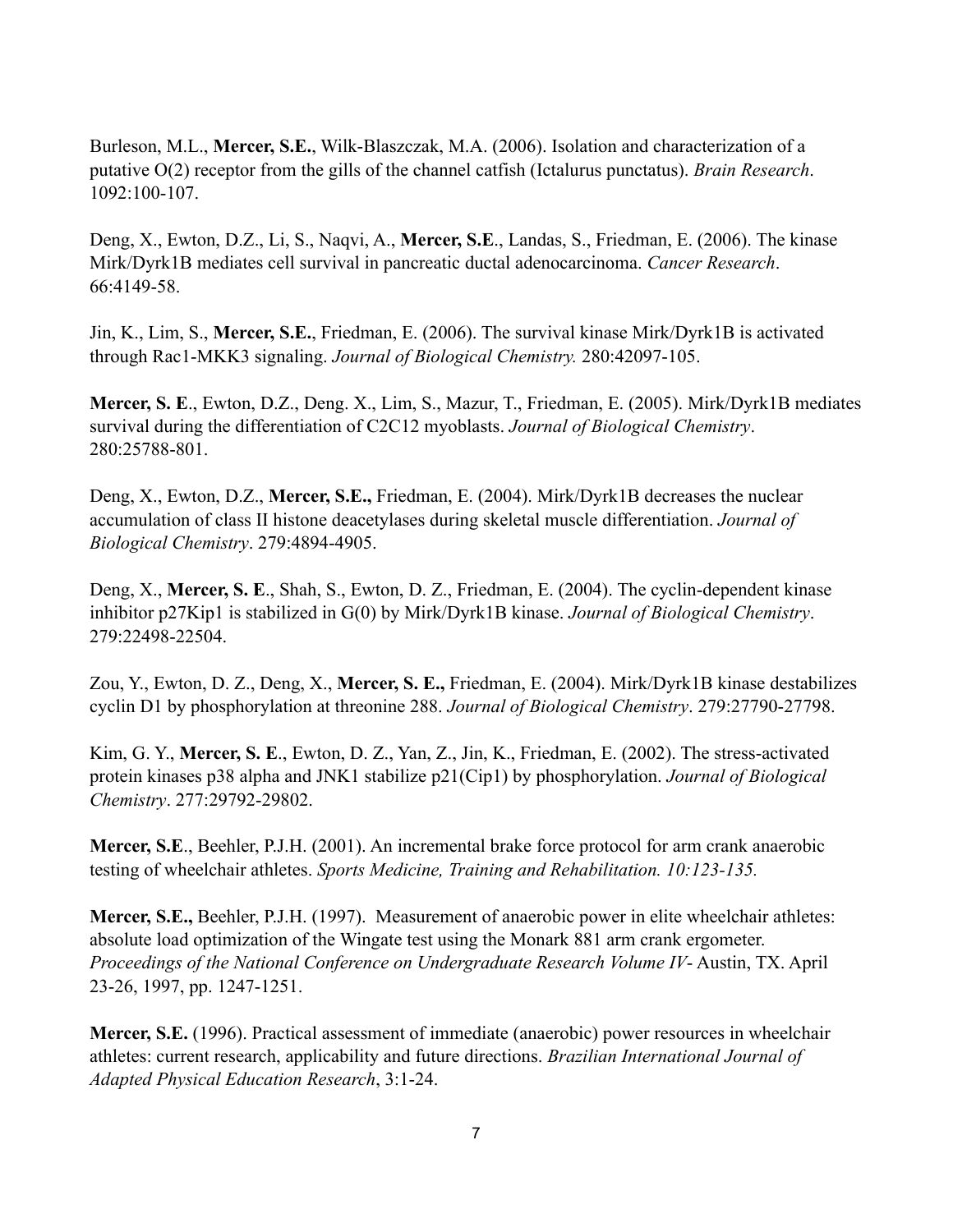## **BOOKS/CHAPTERS**

Reese, L., Zatezola, C., **Mercer, S.E.**, Phelps, R. Huprikar, S. (2012). Aspergillus fumigatus endopthalmitis. In Caplivski, D. Ed., *Consultations in Infectious Disease: A Case-Based Approach to Diagnosis and Management.* Oxford, Philadelphia.

Mathers, A., **Mercer, S.E.**, Scheld, W. (2012). Medication reaction - linear IgA reaction after administration of vancomycin. In Caplivski, D. Ed., *Consultations in Infectious Disease: A Case-Based Approach to Diagnosis and Management.* Oxford, Philadelphia.

Reese, L., Huprikar, S., **Mercer, S.E.** (2012). Graft versus host disease. In Caplivski, D. Ed., *Consultations in Infectious Disease: A Case-Based Approach to Diagnosis and Management.* Oxford, Philadelphia.

Reese, L., **Mercer, S**.E., Caplivski, D. (2012). Adult onset Still's disease. In Caplivski, D. Ed., *Consultations in Infectious Disease: A Case-Based Approach to Diagnosis and Management.* Oxford, Philadelphia.

Jordan, A.C, **Mercer, S.E**., Phelps, R.G. (2011). The pathology of cutaneous vasculitides: a comprehensive review. In Amezcua-Guerra, L.M., *Vasculitis – Book 1*. InTech, Croatia. pp. 115-152.

Burleson, M.L. & **Mercer, S. E**., (2000). *Lab Manual BIOL 3442 – Animal Physiology*. University of Texas at Arlington, Arlington, TX.

Burleson, M.L., **Mercer, S.E**., Osborn, R., Neil, R.L. (1999). *Lab Manual BIOL 1442 – Structure and Function of Organisms.* University of Texas at Arlington, Arlington, TX.

# **SELECTED ABSTRACTS**

Yao, J., Fuchs, A., Sidhu, H.K., **Mercer, S.E**., Phelps, R.G. (2011). Syringocystadenoma papilliferum – report of a case. American Society of Dermatopathology. Seattle, WA. *Journal of Cutaneous Pathology*.

Jordan, A.C., Henry, M., Sidhu, H.K., Mercer, S.E., Phelps, R.G. (2011). Contact dermatitis – it came from within. American Society of Dermatopathology. Seattle, WA. *Journal of Cutaneous Pathology*.

Jordan, A.C., Penrose, C., Sidhu, H.K., Mercer, S.E., Emanuel, P.O. (2011). Palmar plantar erythrodysesthesia secondary to treatment with azacitidine. American Society of Dermatopathology. Seattle, WA. *Journal of Cutaneous Pathology*.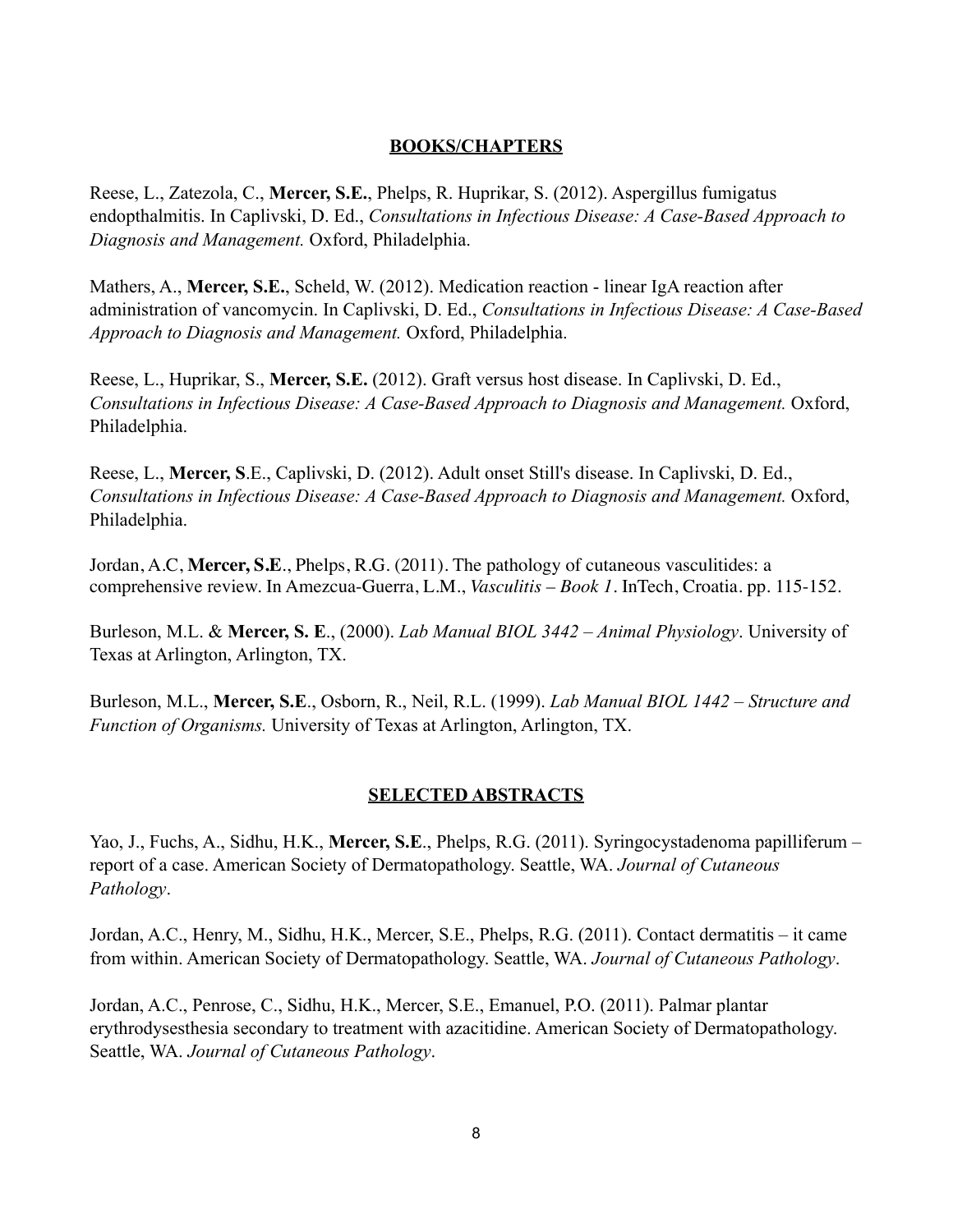Yao, J., Nazarian, R., Sidhu, H.K., **Mercer, S.E**., Phelps, R.G. (2011). Erythematous plaques and alopecia in a child with a history of microvillous inclusion disease. American Society of Dermatopathology. Seattle, WA. *Journal of Cutaneous Pathology*.

Whang, T., **Mercer, S.E**. Phelps, R.G., Birge, M.B. (2011). Frozen section diagnosis of emergent inflammatory dermatoses. American Society of Dermatopathology. Seattle, WA. *Journal of Cutaneous Pathology*.

Fernandes, N.F., Nazarian, R., Sidhu, H.K., **Mercer, S.E**., Phelps, R.G. (2011). Acral pigmented Bowen's disease mimicking lentiginous melanoma. American Society of Dermatopathology. Seattle, WA. *Journal of Cutaneous Pathology*.

Sidhu, H.K., Frydman, A.S., **Mercer, S.E**., Trokhan, E., Strauchen, J.A., Birge, M.B. (2011). Hiding in plain sight – A tale of two lymphomas. American Society of Dermatopathology. Seattle, WA. *Journal of Cutaneous Pathology*.

Pandey, S. Shvartsbetn, M., **Mercer, S.E**., Goldenberg, G. (2011). Leukemia cutis presenting clinically as herpes zoster in a patient with acute promyelocytic leukemia. American Academy of Dermatology. New Orleans, LA. *Journal of the American Academy of Dermatology.*

Jordan, A.C., **Mercer, S.E.**, Shim-Chang, H., Phelps, R.G. (2011). Post-transplant cutaneous T-cell lymphoma colonizing seborrheic keratosis. International Society of Dermatopathology. New Orleans, LA. *American Journal of Dermatopathology.*

Penrose, C.T, **Mercer, S.E**., Shim-Chang, H. (2011). Photodynamic therapy for the treatment of cutaneous sarcoidosis. American Academy of Dermatology. New Orleans, LA. *Journal of the American Academy of Dermatology*.

Yanofsky, V.R., **Mercer, S.E.,** Phelps, R.G. (2011). Use of high molecular weight antikeratin antibodies in the diagnosis of lichen planopilaris – an immunohistochemical study. International Society of Dermatopathology. New Orleans, LA. *American Journal of Dermatopathology.*

Jordan, A.C., Geller, L., Raciti, P.M., **Mercer, S.E.,** Phelps, R.G. (2011). Lupus-like skin lesions in an infant with chronic granulomatous disease on voriconazole prophylaxis. International Society of Dermatopathology. New Orleans, LA. *American Journal of Dermatopathology.*

**Mercer, S.E**., Fernandes, N., Geller, L.E., Henry, M.F., Birge, M.B., Dikman, S.H., Phelps, R.G. (2010). Linear IgA bullous disease presenting clinically as toxic epidermal necrolysis following acute generalized exanthematous pustulosis. American Society of Dermatopathology. Atlanta, GA. *Journal of Cutaneous Pathology*. **38**:175.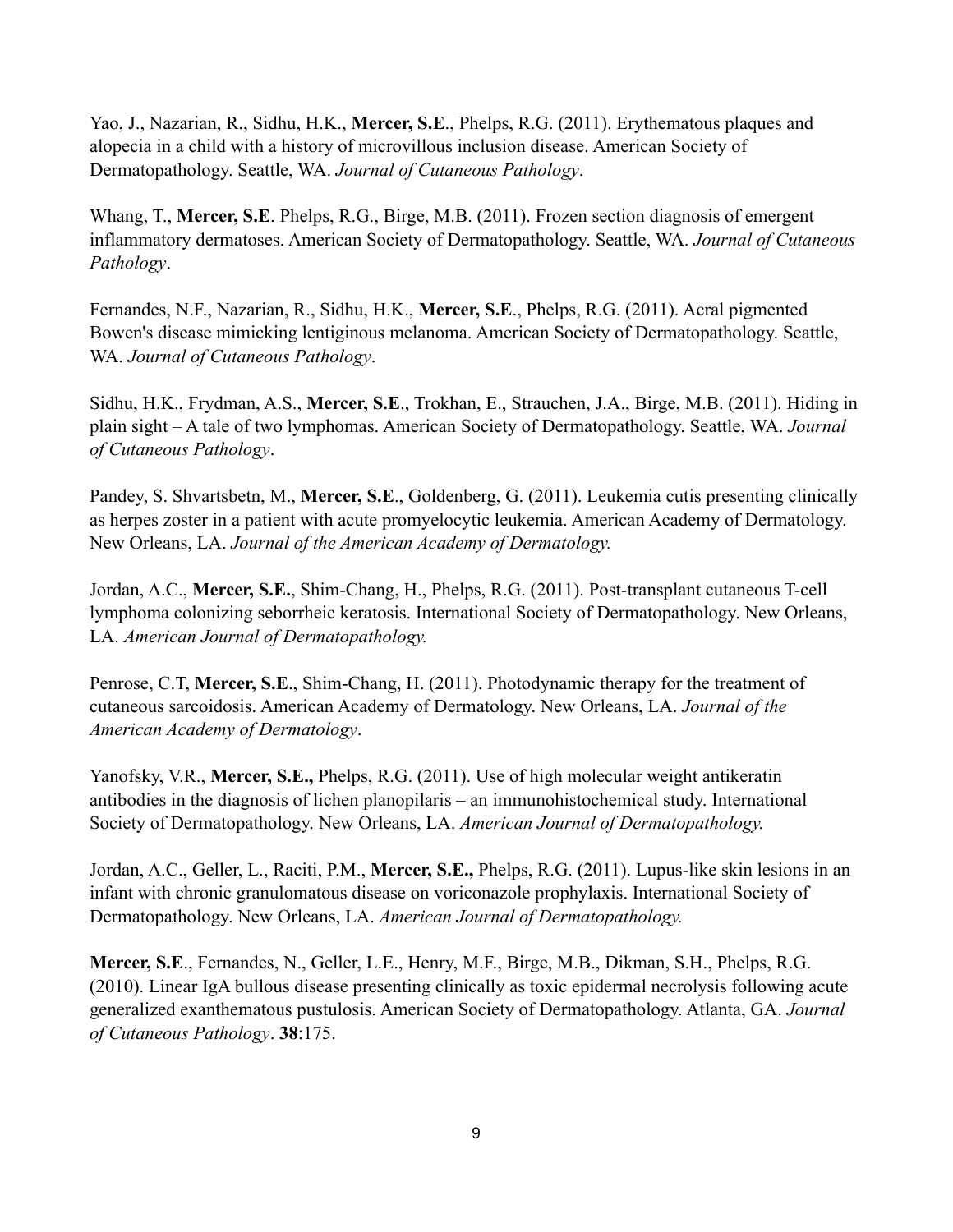**Mercer, S.E.,** Whang, T.B., Geller, L.E., Phelps, R.G. (2010). Retiform purpura – a new stigmata of illicit drug use? American Society of Dermatopathology. Atlanta, GA. *Journal of Cutaneous Pathology*. **38**:157.

**Mercer, S.E**., Whang, T.B., Vidal, C.I., Birge, M.B. (2010). Fellows' Case Symposium: Fuze-Ball: Massive nodular amyloidosis at the site of Fuzeon (enfuvirtide) injection. American Society of Dermatopathology. Atlanta, GA. *Journal of Cutaneous Pathology*. **38**:93.

Jordan, A.C., **Mercer, S.E**., Goldman, B., Emanuel, P.O. (2010). Grover's disease with a contagious twist. American Society of Dermatopathology. Atlanta, GA. *Journal of Cutaneous Pathology*. **38**:137.

Abraham, N., **Mercer, S.E**., Caplivski, D., Birge, M.B. (2010). A systemic diagnosis of exclusion aided by a subtle histological clue. American Society of Dermatopathology. Atlanta, GA. *Journal of Cutaneous Pathology*. **38**:82.

**Mercer, S.E.,** Geller, L., Lebwohl, M.G. & Phelps, R.G. (2010). Mycosis fungoides palmaris et plantaris masquerading as palmoplantar psoriasis. International Society of Dermatopathology. Miami, Fl. *American Journal of Dermatopathology*, **32**:405

Fernandes, N.F., Kleinerman, R., Lebwohl, M.G., **Mercer, S.E**. & Phelps, R.G. (2010). Amyloidosis cutis dyschromica associated with atypical parkinsonism, spasticity and motor weakness. International Society of Dermatopathology. Miami, Fl. *American Journal of Dermatopathology*, **32**:400.

**Mercer, S.E.**, Vidal, C.I., Smith, E., Roman, E., Najfeld, V. & Phelps, R.G. (2009). Congenital acute myeloid leukemia with t(4;11)(p16;q23) after in vitro fertilization. American Society of Dermatopathology. Chicago, IL. *Journal of Cutaneous Pathology*. **37**:109.

**Mercer, S.E**., Smith, E.C, Vidal, C.I., Phelps, R.G. & Emanuel, P.O. (2008). Hydroa vaccineforme-like cutaneous T-cell lymphoma. American Society of Dermatopathology. San Francisco, CA. *Journal of Cutaneous Pathology*. **36**:107.

Shah, S.S, **Mercer, S.E**., Ewton, D.Z., Naqvi, A. & Friedman, E. (2006). Serine/threonine kinase Mirk/ Dyrk1B mediates survival in rhabdomyosarcomas. United States and Canadian Academy of Pathology Annual Meeting. Atlanta, GA. *Modern Pathology*, **19**:S19

Jin, K., Lim, S., **Mercer, S.E.** & Friedman, E. (2006). The survival kinase Mirk/Dyrk1B is activated through Rac1-MKK3 signaling. American Association for Cancer Research. San Francisco, CA. *Proceedings of the American Association for Cancer Research,* **47**:169.

**Mercer, S. E**., Ewton, D.Z., Deng. X., Lim, S., Mazur, T., & Friedman, E. (2005). Mirk/dyrk1B mediates survival during the differentiation of C2C12 myoblasts. American Society for Investigative Pathology, FASEB Experimental Biology Meeting. San Diego, CA. *FASEB Journal.* **19**(4), A390.